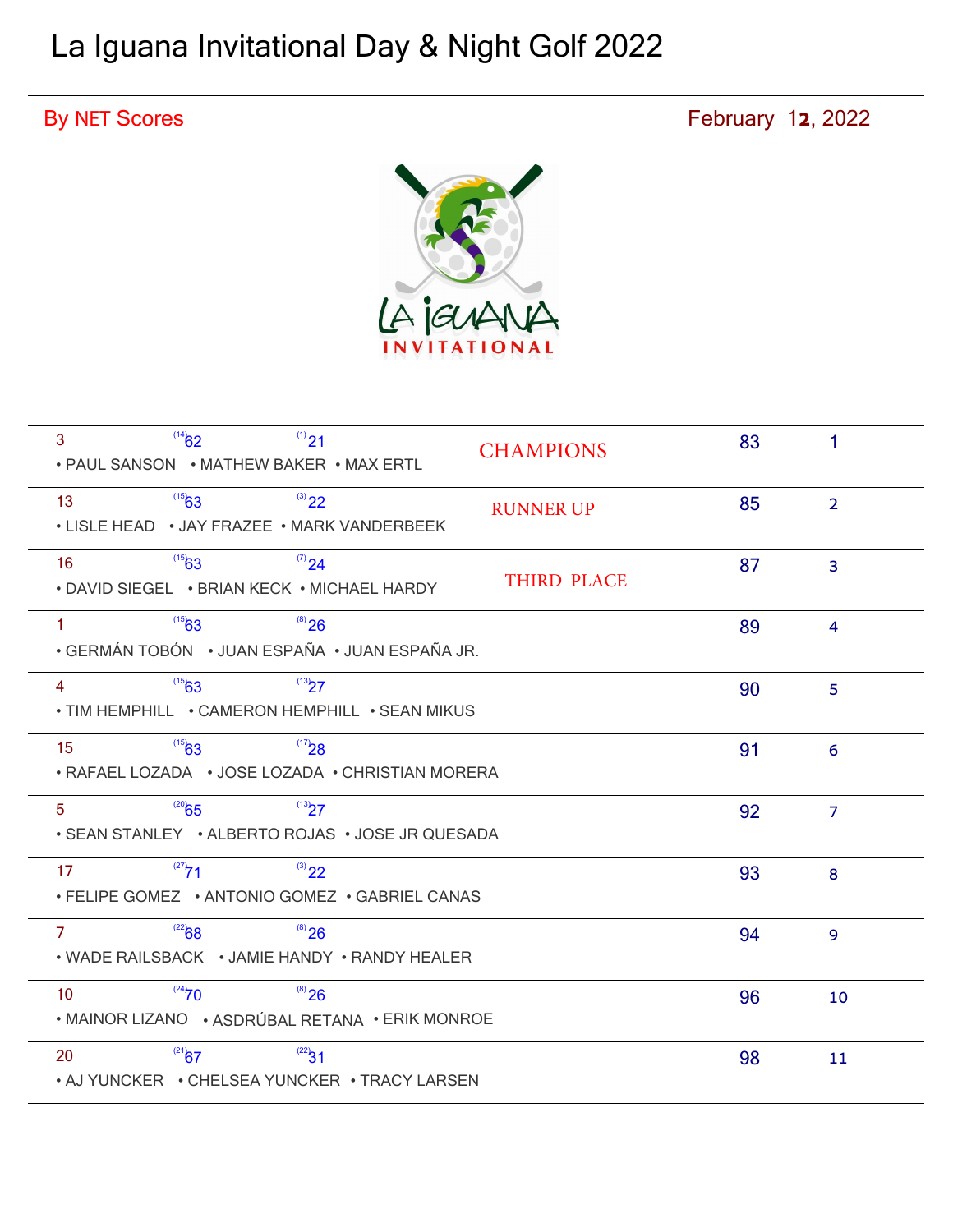### La Iguana Invitational Day & Night Golf 2022 By NET Scores **February 12, 2022**

| Team No.                                 | Gross                                                              | $\frac{2}{2}$<br>Gross                      | Rounds                                                     | <b>GrosBlace</b><br><b>Total</b> |    |
|------------------------------------------|--------------------------------------------------------------------|---------------------------------------------|------------------------------------------------------------|----------------------------------|----|
| 23<br>$\overline{\phantom{a}}$ LEE TATUM | $^{(23)}69$                                                        | $^{(18)}29$<br>• TROY AVERY • MICHAEL PRICE |                                                            | 98                               | 12 |
| 22                                       | $^{(27)}$ 71                                                       | $^{(18)}29$                                 | • CHRISTOPHER MALCA • LETICIA MAZZETTI • JOAQUIN RODRIGUEZ | 100                              | 13 |
| 14                                       | $^{(24)}70$                                                        | $^{(27)}34$                                 | • RICARDO LLOBET • ANTONIO ROLDAN • MIGUEL SRUR            | 104                              | 14 |
| 2                                        | $^{(30)}74$                                                        | $^{(22)}31$                                 | • LUISANA ESPANA • FERNANDO SABATE JR • FERNANDO SABATE SR | 105                              | 15 |
| 9                                        | $^{(29)}Z3$<br>• JON STRELEC • IAN WALDMAN • BRIAN MANISCALCO      | $^{(25)}$ 32                                |                                                            | 105                              | 16 |
| 6                                        | $^{(24)}70$                                                        | 36                                          | • ALONSO BOGANTES • MAX ARAGON • SERGIO CORDERO            | 106                              | 17 |
| 8                                        | $^{(31)}\text{81}$<br>• RICHARD BEXON • JUSTIN DEBOOM • ADAM BAKER | $^{(30)}37$                                 |                                                            | 118                              | 18 |

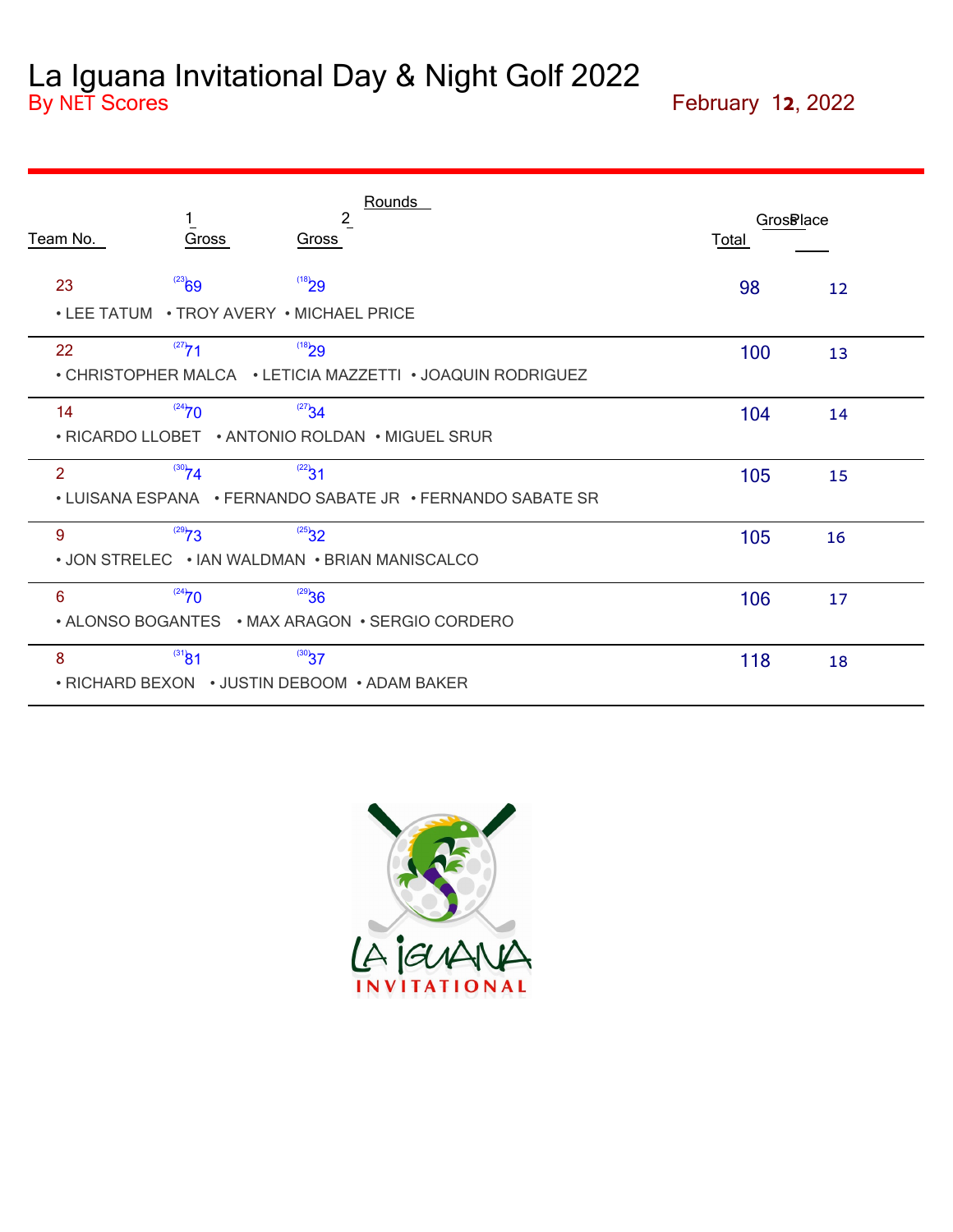La Iguana Invitational 2022 By Net Scores **February 12, 2022**

|                                                                   |    | Gross              | <b>Net</b> |                    |
|-------------------------------------------------------------------|----|--------------------|------------|--------------------|
| Team No.                                                          |    | <b>Total Place</b> |            | <b>Total Place</b> |
| 5<br>• Paul Sanson • Mathew Baker • Max Ertl                      | 64 | 1                  | 62         | 1                  |
| 1<br>· Germán Tobón · Juan España · Juan España Jr.               | 64 | 1                  | 63         | 2                  |
| $\overline{2}$<br>• Lisle Head • Jay Frazee • Mark Vanderbeek     | 65 | 3                  | 63         | $\overline{2}$     |
| 6<br>· Rafael Lozada · Jose Lozada · Christian Morera             | 65 | 3                  | 63         | $\overline{2}$     |
| $\overline{7}$<br>. Tim Hemphill . Cameron Hemphill . Sean Mikus  | 65 | 3                  | 63         | $\overline{2}$     |
| $\boldsymbol{8}$<br>• David Siegel • Brian Keck • Michael Hardy   | 66 | $6\phantom{1}6$    | 63         | $\overline{2}$     |
| 23<br>• Kelly Kastelz • Dani Angulo • Sandra Wagner               | 67 | $\overline{7}$     | 64         | $\overline{7}$     |
| 9<br>• Sean Stanley • Alberto Rojas • Jose Jr Quesada             | 69 | 8                  | 65         | 8                  |
| 16<br>• Aj Yuncker • Chelsea Yuncker • Tracy Larsen               | 74 | 12                 | 67         | 9                  |
| 11<br>• Alonso Bogantes • Max Aragon • Sergio Cordero             | 78 | 13                 | 70         | 10                 |
| 13<br>• Wade Railsback • Jamie Handy • Randy Healer               | 73 | $\overline{9}$     | 68         | 10                 |
| 22<br>• Lee Tatum • Troy Avery • Michael Price                    | 73 | $\overline{9}$     | 69         | 12 <sub>2</sub>    |
| $\overline{4}$<br>• Ricardo Llobet • Antonio Roldan • Miguel Srur | 76 | 13                 | 70         | 13                 |
| 10<br>• Felipe Gomez • Antonio Gomez • Gabriel Canas              | 73 | 9                  | 70         | 13                 |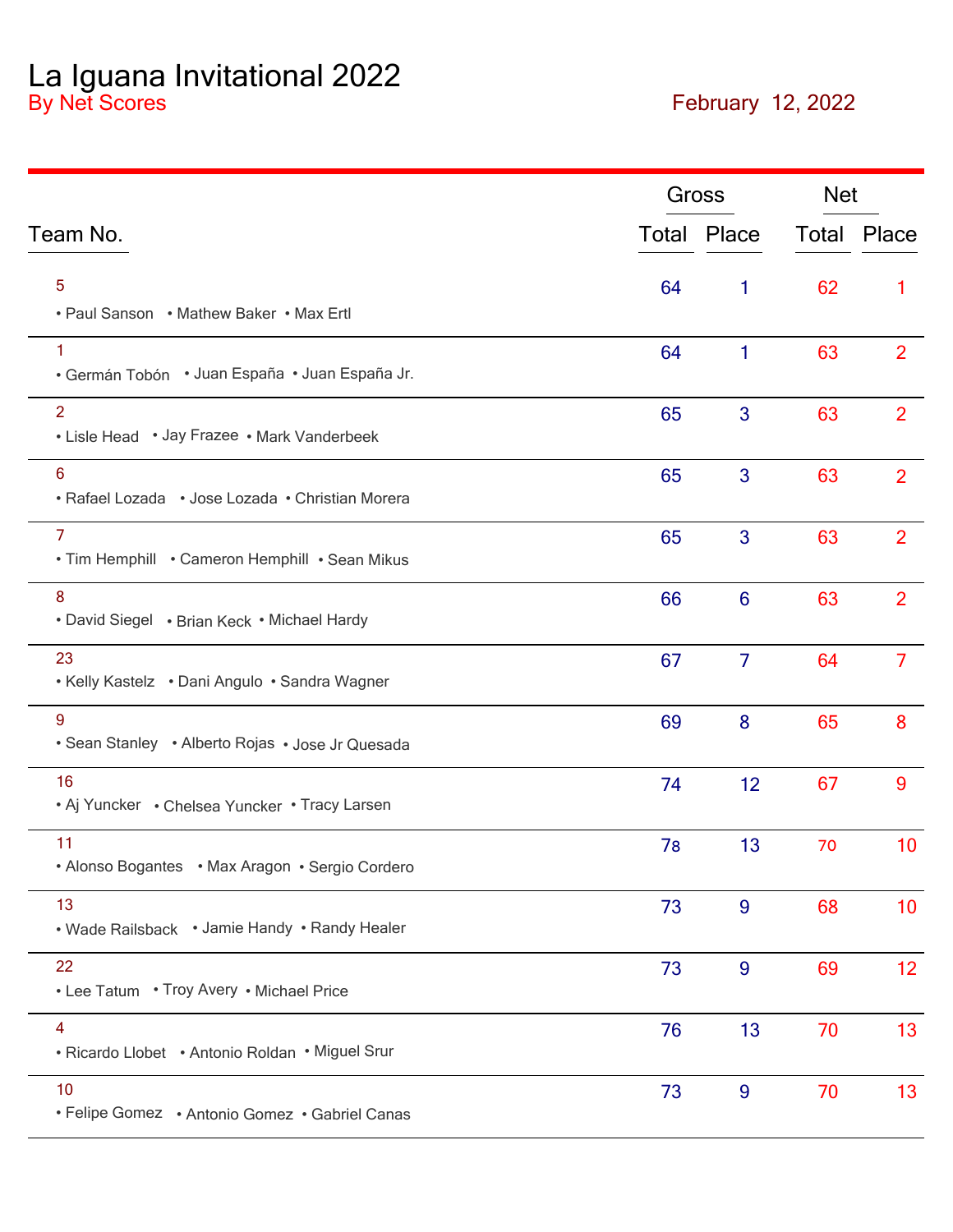La Iguana Invitational 2022 By Net Scores **February 12, 2022**

|                                                                  |    | <b>Gross</b>       | <b>Net</b> |                    |
|------------------------------------------------------------------|----|--------------------|------------|--------------------|
| Team No.                                                         |    | <b>Total Place</b> |            | <b>Total Place</b> |
| 19<br>• Mainor Lizano • Asdrúbal Retana • Erik Monroe            | 77 | 17                 | 70         | 13                 |
| 20<br>• Christopher Malca • Leticia Mazzetti • Joaquin Rodriguez | 76 | 13                 | 71         | 16                 |
| 14<br>• Kelly Spink • Chris Busteed • Pat Busteed                | 78 | 18                 | 73         | 17                 |
| 17<br>• Jon Strelec • Ian Waldman • Brian Maniscalco             | 76 | 13                 | 73         | 17                 |
| 21<br>• Patrick Bartner • Michael Boucher • John Dominguez       | 80 | 21                 | 73         | 17                 |
| 3<br>• Luisana Espana • Fernando Sabate Jr • Fernando Sabate Sr  | 82 | 22                 | 74         | 20                 |
| 12<br>• Arturo Quesada • Paul Shatler • Victor González          | 79 | 20                 | 75         | 21                 |
| 18<br>• Jason Wilby • Duane Hase • Rocky Parson                  | 78 | 18                 | 75         | 21                 |
| 15<br>• Richard Bexon • Justin Deboom • Adam Baker               | 84 | 23                 | 81         | 23                 |
| 24<br>• Laurie Locke • John Nielsen • Florencia Arenaza          | 93 | 24                 | 83         | 24                 |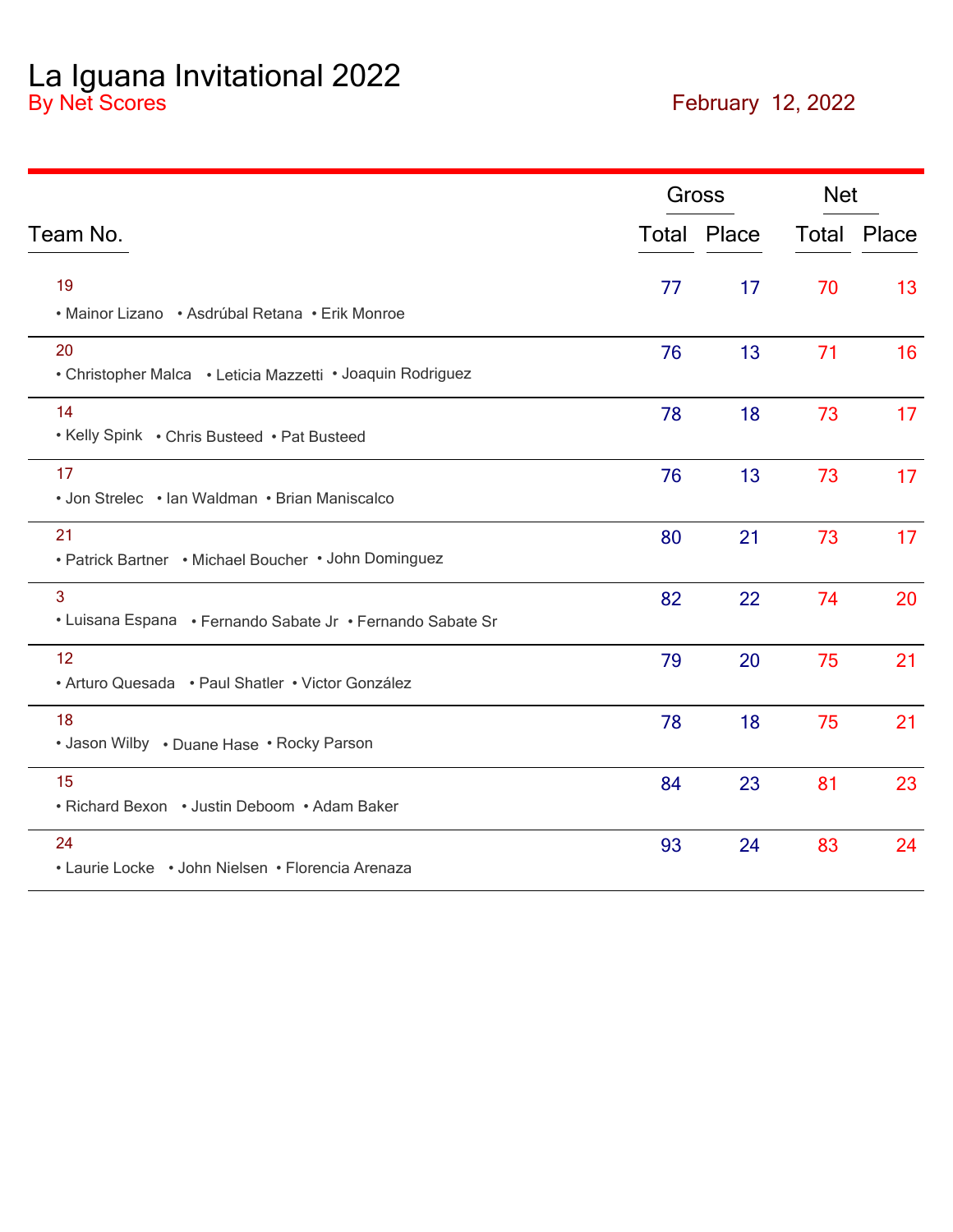La Iguana Invitational Day & Night Golf 2022 By Gross Scores **February 14, 2022**

Round 2

|                                                                              | <b>Gross Score</b> |                |
|------------------------------------------------------------------------------|--------------------|----------------|
| Team No.                                                                     | Total              | Place          |
| 3<br>• Paul Sanson • Mathew Baker • Max Ertl                                 | 21                 | 1              |
| 13<br>• Lisle Head • Jay Frazee • Mark Vanderbeek                            | 22                 | $\overline{2}$ |
| 17<br>• Felipe Gomez • Antonio Gomez • Gabriel Canas                         | 22                 | $\overline{2}$ |
| 16<br>• David Siegel • Brian Keck • Michael Hardy                            | 24                 | $\overline{4}$ |
| 1<br>• Germán Tobón • Juan España • Juan España Jr.                          | 26                 | 5              |
| $\overline{7}$<br>• Wade Railsback • Jamie Handy • Randy Healer              | 26                 | 5              |
| 10<br>• Mainor Lizano • Asdrúbal Retana • Erik Monroe                        | 26                 | 5              |
| $\overline{4}$<br>. Tim Hemphill . Cameron Hemphill . Sean Mikus             | 27                 | 8              |
| $5\phantom{.0}$<br>• Sean Stanley • Alberto Rojas • Jose Jr Quesada          | 27                 | 8              |
| 15<br>• Rafael Lozada • Jose Lozada • Christian Morera                       | 28                 | 10             |
| 22<br>• Christopher Malca • Leticia Mazzetti • Joaquin Rodriguez             | 29                 | 11             |
| 23<br>• Lee Tatum • Troy Avery • Michael Price                               | 29                 | 11             |
| $\overline{2}$<br>• Luisana Espana • Fernando Sabate Jr • Fernando Sabate Sr | 31                 | 13             |
| 20<br>• Aj Yuncker • Chelsea Yuncker • Tracy Larsen                          | 31                 | 13             |